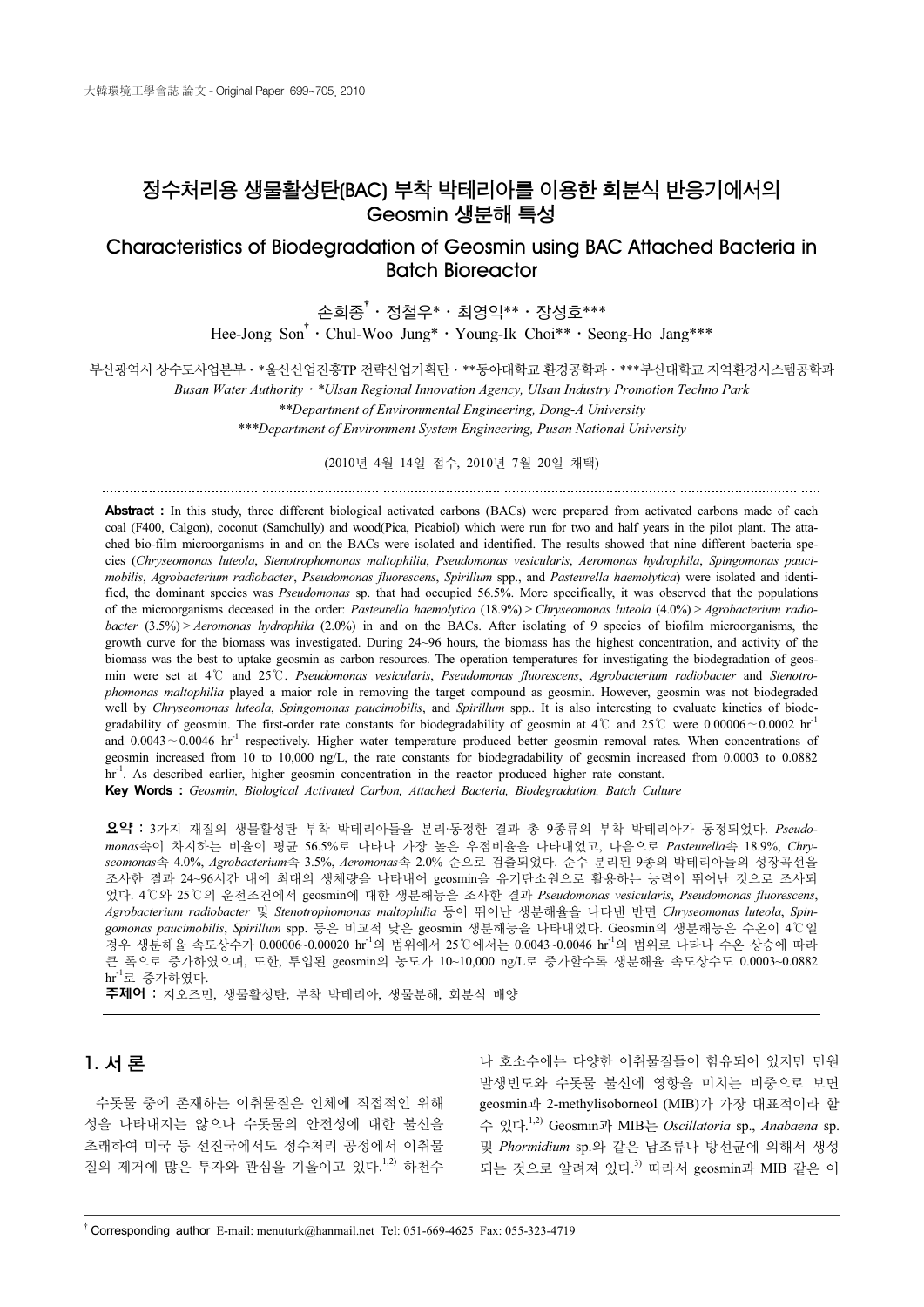취뭄질들은 상수워수중에 존재하는 조류 개체수와 밀접하 연관성을 가진다. 또한, 국내 정수장의 대부분의 공정들이 햇빛에 노출되는 개방형 시스템으로 구성되어져 있어서 체 류시간이 긴 침전지 내에서 조류가 재성장한다. 이들 조류 는 염소에 대해 내성을 가진 조류로 녹조류인 Mougeotia sp.와 남조류인 Oscillatoria sp. 등이 침전지 벽면이나 침전 지 유출 트러프에 군집을 형성하며, 실제로 이들에 의해 geosmin이 생성되었다는 연구보고도 있다.<sup>4)</sup>

Geosmin과 MIB 같은 이취물질들은 수돗물에서 매우 낮 은 농도로 검출된다.<sup>5)</sup> 이들 물질의 역치농도(threshold concentration)는 개인별로 차이는 있으나 6~10 ng/L로 알려져 있어 수돗물에 매우 낮은 농도로 함유되어 있어도 이취를 유발한다.<sup>6)</sup> 이들 물질들은 응집, 침전 및 여과와 같은 재래 식 정수처리공정에서는 제거능이 아주 낮은 것으로 보고되 고 있다.<sup>1,7)</sup> 따라서 이들을 제거하기 위해서는 오존을 이용 한 산화공정,<sup>8,9)</sup> 활성탄을 이용한 흡착공정<sup>10)</sup> 및 생물활성 탄(biological activated carbon, BAC) 공정을 비롯한 생물여 과 공정<sup>11~13)</sup> 등이 주로 이용된다. Elhadi 등<sup>14)</sup>과 Meyer 등<sup>15)</sup> 은 pilot 규모의 BAC 공정과 생물여과 공정을 이용하여 geosmin과 MIB 제거실험을 수행한 결과, 다양한 실험조건 에서 geosmin과 MIB 제거가 효과적으로 이루어졌다고 보 고하였다.

국내에서도 고도정수 공정의 일종으로 BAC 공정을 도입 하여 여러 정수장에서 운영하고 있으며, 다양한 재질의 활 성탄들이 BAC 공정에서 사용되고 있다. BAC 공정은 파과 에 도달한 활성탄 표면과 거대 세공 등에 종속영양성 박테 리아들이 부착하여 생물막(biofilm)을 형성하여 활성탄에 흡 착된 오염물질들 및 수류의 흐름에 따라 이동하는 오염물 질들을 이들 생물막에서 흡수하여 생물분해시켜 제거하는 메카니즘으로 이루어지며,<sup>16)</sup> BAC 공정의 제거효율은 생물 막의 생체량(biomass)과 활성도(activity), 공탑체류시간(empty bed contact time, EBCT), 수온 및 생분해 가능한 유기 물질 농도에 많은 영향을 받는다.<sup>16,17)</sup> 특히, 생물막을 구성 하는 박테리아들은 원수의 성상, 수온의 변화 및 BAC 공 정의 운전단계에 따라 구성종(species)들의 변화가 나타나 며, 17,18) 이들 구성종의 변화에 따른 오염물질 제거효율에 대한 평가는 아직 보고된 바는 없는 실정이다.

따라서 본 연구에서는 BAC 공정에서 2년 6개월 정도 사 용된 다양한 재질의 활성탄들의 생물막을 구성하는 종속영 양 박테리아들을 분류하여 분류된 각 종들에 대해 수온 및 geosmin의 유입농도에 따른 생물분해능을 평가하여 BAC 공 정 우저을 위한 기초 자료로 활용하고자 하였다.

# 2. 실험재료 및 방법

## 2.1. BAC 부착 박테리아 탈리 및 종 동정

BAC는 낙동강 원수를 처리하는 고도 정수처리용 pilotplant의 BAC 공정에서 2년 6개월간 사용한 석탄계, 야자계

및 목탄계 재질의 BAC 흡착지의 상부 15 cm 이상의 활성 탄을 채취하였다. BAC 내의 박테리아 탈리는 채취된 활성 탄을 증류수로 여러 번 세척하여 불순물을 제거하고, 실온 상태에서 3~4시간 정도 건조시킨 후, 활성탄 1 g을 생리식 염수(0.85% NaCl/L) 10 mL에 넣고, 3분간 sonication한 후 활성탄을 제거하고, 2 μm polycarbonate 필터(Millipore, USA) 로 여과하여 수중에 존재하는 큰 유 · 무기물 입자 및 원생 동물 등을 제거한 후 증류수에 희석하여 박테리아의 동정 에 사용하였다. 박테리아의 동정은 형성된 colony의 형태 학적 특징을 관찰하여 서로 다른 colony를 R2A 배지에 획 선 도말 하여 순수 분리하였다. 순수 분리된 세균은 API 20 NE Kit (bioMerieux, France) 및 생화학적 실험을 실시하고 Bergey's manual의 분류체계에 따라 속 혹은 종명까지 분 류 동정하였다.<sup>19)</sup>

## 2.2. 회분식 반응기 시료수 조제

시료수는 멸균한 초순수에 고순도 산소(99.999%)를 산기 하여 수중의 용존산소 농도를 포화상태로 만든 후 pH를 7 부근으로 조절하여 sigma-aldrich사의 standard급 geosmin을 각각의 실험 조건에 알맞은 농도로 투입하였다. 유기탄소 원으로 사용된 geosmin이 미생물의 대사에 제한인자로 작 용되도록 하기 위해서 시료 500 mL에 KH<sub>2</sub>PO<sub>4</sub> 8.5 mg/L,  $K_2HPO_4$  21.75 mg/L, Na<sub>2</sub>HPO<sub>4</sub> 33.4 mg/L, FeCl<sub>3</sub> 6H<sub>2</sub>O 0.25 mg/L, MgSO<sub>4</sub> 22.5 mg/L, CaCl<sub>2</sub> 27.5 mg/L의 농도가 되도록 멸균된 무기영양염 용액을 주입하여 실험하였다.<sup>20)</sup>

## 2.3. BAC 종 분리 순수 박테리아 접종

종 분리된 각각의 순수 박테리아들의 접종은 종 분리한 후 1:1 액상배지+글리세롤 용액에 보존된 각각의 순수 박 테리아들을 500 mL 회분식 반응기에 시료수를 투입한 후 초기 박테리아 농도가 1~2×10<sup>4</sup> CFU/mL 정도 되도록 접종 하였다.

## 2.4. 회분식 반응기 운전

회분식 반응기는 pyrex 재질의 멸균된 유리병을 사용하였 으며, 종 분리된 각각의 순수 박테리아들이 접종된 시료수 를 무균상태에서 각각의 회분식 반응기에 투입하였으며, 회 분식 반응기의 운전은 4℃와 25℃의 shaking 배양기에서 150 rpm으로 운전하였으며, 운전시간에 따른 회분식 반응 기내의 geosmin 농도와 biomass 농도 변화를 조사하였다.

## 2.5. Geosmin 분석

Polydimethylsiloxane (PDMS)이 코팅되어 있는 교반막대 (Twister<sup>TM</sup>, Gerstel, Germany)에 geosmin을 흡착시켜 수중에 서 분리하는 교반막대 흡착추출법(stir bar sorptive extraction: SBSE)을 전처리 법으로 사용하였으며,<sup>21)</sup> 분석은 GC/ MSD로 하였다. Geosmin의 전처리는 시료수 10 mL를 20 mL vial에 취한 후 길이 10 mm, 두께 3.2 mm인 교반막대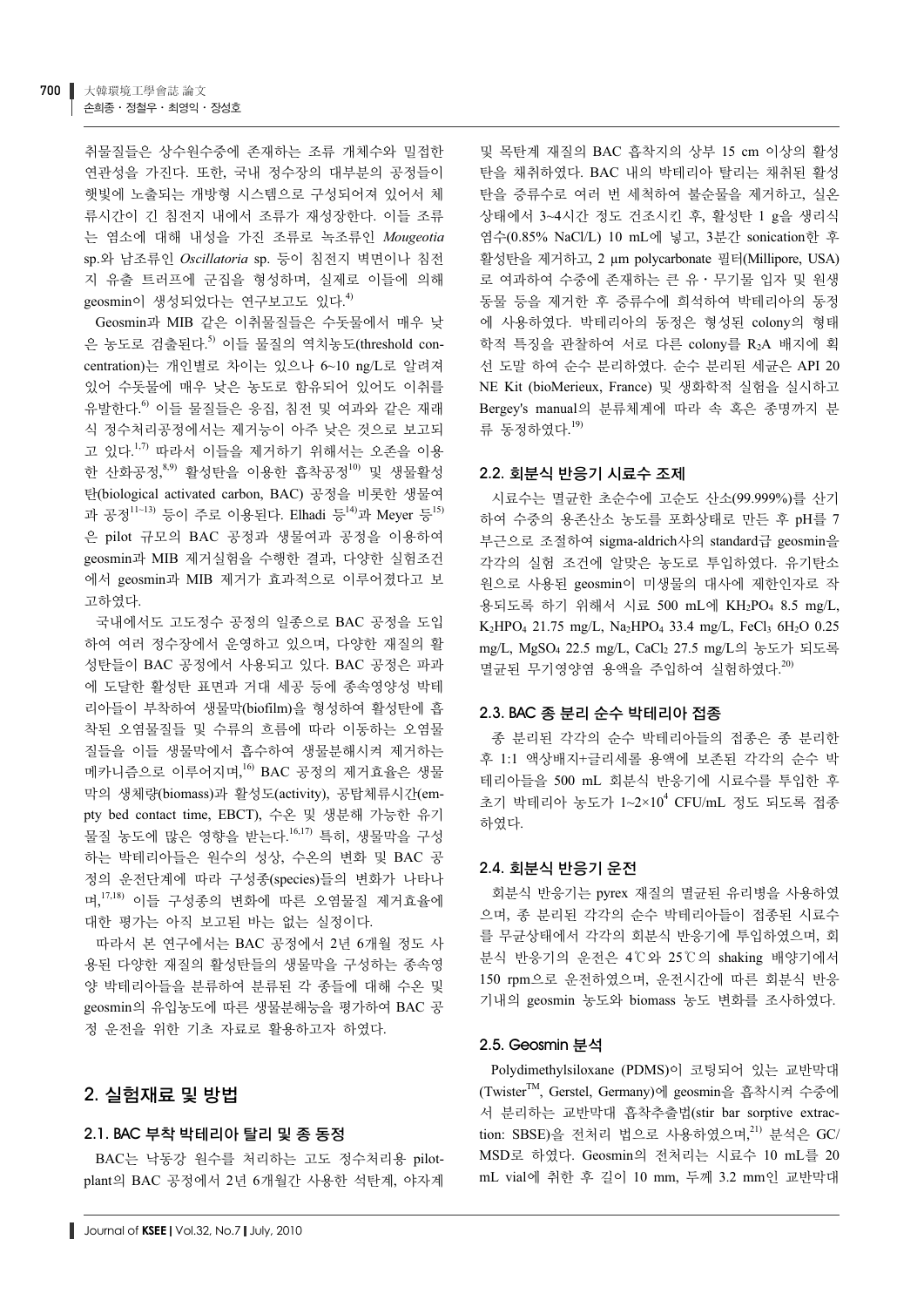#### Table 1. Analytical conditions of the GC/MSD

GC (6890N, Agilent, U S A)

- Column: HP-5MS, 30 m (L) $\times$ 0.25 mm (ID) $\times$ 0.25 µm (film thickness)
- Oven Temp : Initial Temp 50℃, Hold 1.6 min
- 1st rate 20℃ to 100℃, 2nd rate 10℃ to 140℃, 3rd rate 5℃ to 160°C

MSD (5973N, Agilent, U.S.A.) - SIM mode. Selected ion: 111, 112, 125

(Twister)를 투입하여 1,200 rpm으로 90분 동안 회전시키면 서 시료수에 함유된 geosmin을 흡착, 추출한 후 교반막대 를 auto sampler가 부착되어 있는 TDS-2 system (Gerstel, Germany)을 이용하여 geosmin을 탈착시켜 GC injector에 설치되어 있는 CIS4 PTV (Gerstel, Germany)에서 액체질소 에 의해 -120℃로 응축되어 있다가 일시에 GC/MSD로 주 입되어 분석된다. GC/MSD의 분석조건을 Table 1에 나타내 었다.

### 2.6. 박테리아 농도 및 활성도 측정

박테리아 농도는 시료수 1 mL를 R2A agar (Difco) 평판배 지에 단계적으로 희석 도말한 후 25℃ 배양기에서 2주간 배 양하여 시료수 1 mL당 colony 형성 세균수로 표시하였다.<sup>22,23)</sup> 박테리아의 활성도는 <sup>3</sup>H-thymidine이 DNA에 흡수되는 정 도로 구하였다.<sup>24)</sup> 시료수 2 mL에 200 nM[methyl-<sup>3</sup>H] thymidine 용액(specific activity: 40~50 Ci/mmol) 1 mL와 200 nM cold thymidine 용액 1 mL를 첨가한 후 교반 배양기에 서 in situ 조건으로 4시간 배양하였다. ATP 용액(25 g/L) 100 µL와 1 N NaOH 2 mL를 첨가하여 100℃에서 1시간 동안 가열하여 DNA를 추출·냉각시켜 3,000 rpm에서 10분 간 원심분리 후 상등액 1 mL에 ice-cold 10% trichloroacetic acid 5 mL를 첨가하여 반응을 종료시키고 0.2 μm 멤브레 인 필터로 여과하였다. 이 여지를 vial에 넣고 건조시킨 후 ethyl acetate 1 mL와 10 mL의 scintillation cocktail (Aquasol-2, Packard Co.)을 주입하여 liquid scintillation analyzer (HP, 2500 TR/AB, USA)로 방사선량을 측정하였다. 얻어진 DPM

|  |  | Table 2. Distribution of attached bacteria in various BAC materials |  |  |  |  |  |  |  |
|--|--|---------------------------------------------------------------------|--|--|--|--|--|--|--|
|--|--|---------------------------------------------------------------------|--|--|--|--|--|--|--|

(disintergrate per minute) 값으로부터 Parsons 들<sup>25)</sup>에 의한 식 을 이용하여 incorporation된 thymidine의 양을 계산하였다.<sup>26)</sup>

## 3. 결과 및 고찰

#### 3.1. BAC 재질별 부착 박테리아 종 분포 및 우점종

BAC 재질별로 부착 박테리아들을 분리 · 동정한 결과 총 9종류의 부착 박테리아가 동정되었으며, 3가지 재질의 활 성탄에서 Pseudomonas속이 차지하는 비율이 평균 56.5%로 나타나 우점종으로 나타났으며 그 다음으로 Pasteurella속 18.9%, *Chryseomonas*ᗮ4.0%, *Agrobacterium*ᗮ3.5%, *Aeromonas* 속 2.0% 순으로 검출되었으며, 10%의 세균은 동정되 지 않았다(Table 2). Pseudomonas속의 경우 야자계와 석탄계 BAC는 Pseudomonas vesicularis, 목탄계 BAC의 경우는 Pseu $domonas$  fluorescens가 우점종으로 나타났다. 또한, 석탄계 재질의 BAC에서 8종의 부착 박테리아가 분포하는 것으로 나타나 가장 높은 종 다양성을 나타내었다. 이처럼 BAC 재 질별로 부착 박테리아의 우점종과 종 다양성이 다른 이유 는 활성탄의 세공 크기, 표면 조직, 유기성 유염물질 흡착 능 등의 차이에 의해 세균이 활성탄에 부착할 수 있는 환 경 조건이 다르기 때문이다.

### 3.2. BAC 부착 박테리아 분류 종별 성장곡선

순수 분리된 BAC 부착 박테리아 9종에 대해 25℃에서 유기탄소워을 geosmin으로 하여 배양한 성장곡선을 Fig. 1 ᨱӹ┡ԕᨩ݅. Fig. 1ᨱᕽᅝᙹᯩॐᯕ*Chryseomonas luteola*와 *Stenotrophomonas maltophilia*는 배양 24시간 만에 박테리아 농도가 각각 7.1 × 10<sup>5</sup> CFU/mL와 7.5 × 10<sup>5</sup> CFU/ mL로 최대를 나타내었고 또한, Pseudomonas vesicularis를 비롯한 7종은 배양 96시간 후에 4.0 × 10<sup>5</sup>~7.3 × 10<sup>5</sup> CFU/mL 의 범위로 최대 박테리아 농도를 나타내었다. 분리된 박테 리아 9종 모두 Fig. 1에 나타낸 성장곡선에서 특이한 점은 나타나지 않았으며, 24~96시간 내에 최대의 biomass 농도를

| BAC attached bacteria        | <b>BAC</b> material |                |            |  |  |  |
|------------------------------|---------------------|----------------|------------|--|--|--|
|                              | Coal-based          | Coconut-based  | Wood-based |  |  |  |
| Chryseomonas luteola         | $^{+}$              | $\ddot{}$      |            |  |  |  |
| Stenotrophomonas maltophilia | $\overline{+}$      |                |            |  |  |  |
| Pseudomonas vesicularis      | $^{++}$             | $^{++}$        |            |  |  |  |
| Aeromonas hydrophila         | $^{+}$              | $\overline{+}$ |            |  |  |  |
| Spingomonas paucimobilis     |                     |                |            |  |  |  |
| Agrobacterium radiobacter    | $^{+}$              | $\overline{+}$ | $^{+}$     |  |  |  |
| Pseudomonas fluorescens      | $\overline{+}$      |                | $^{++}$    |  |  |  |
| Spirillum spp.               | $\overline{+}$      |                |            |  |  |  |
| Pasteurella haemolytica      | $^{+}$              |                |            |  |  |  |

 $"++"$  is expressed as a dominant species

"+" is expressed as a detectable species

"-" is expressed as a non-detectable species.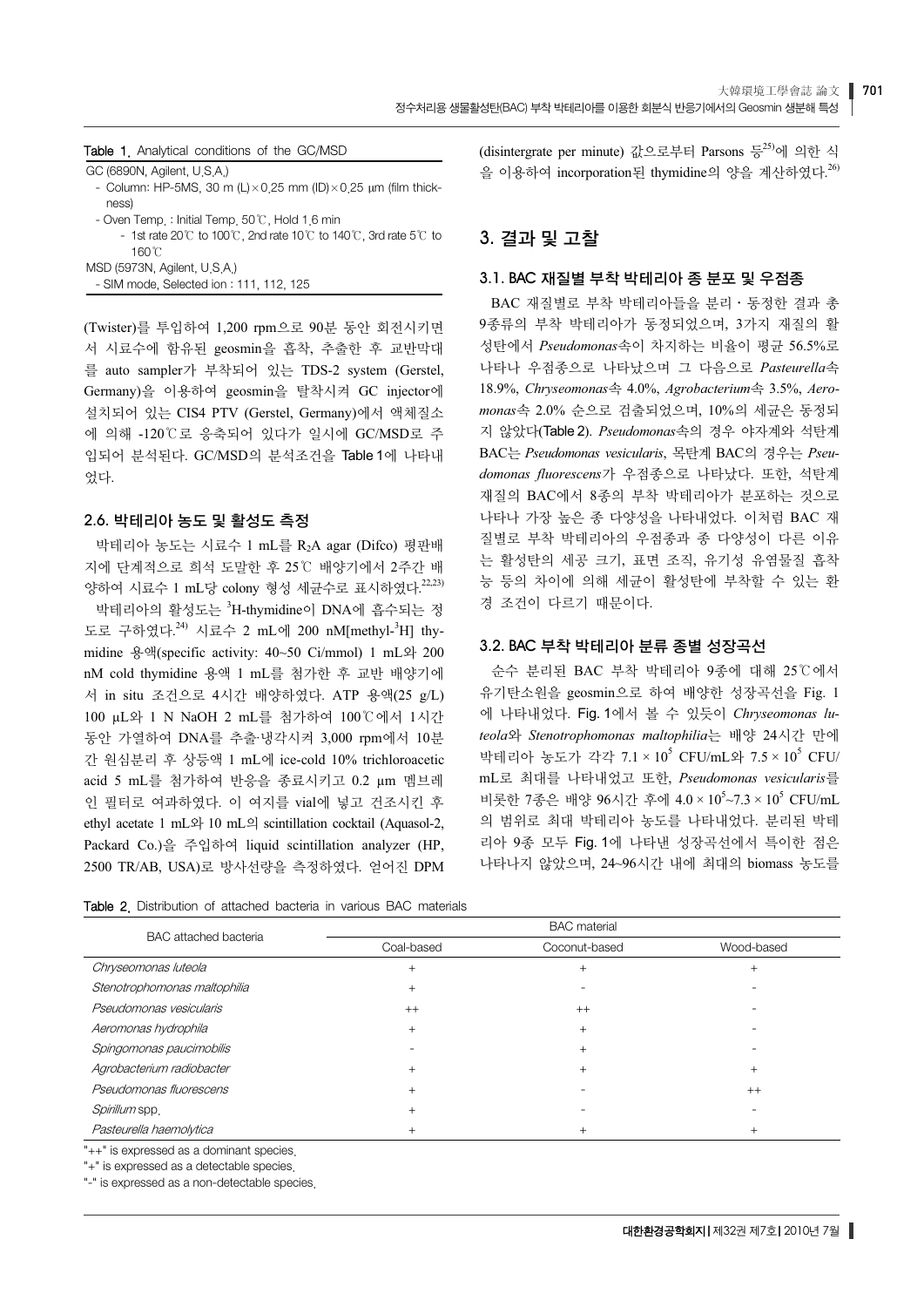

Fig 1 Growth curves of 9 species BAC attached bacteria (geosmin: 100 ng/L, water temp.: 25°C).

나타내어 geosmin을 유기탄소워으로 활용하는 능력이 뛰어 난 것으로 조사되었다. BAC 공정에서 geosmin의 생분해 특성을 조사하 손 등의 여구<sup>11)</sup>에서 BAC 공정에서 geosmin 의 생분해능이 아주 높은 것으로 보고하고 있다.

## 3.3. BAC 부착 박테리아 종별 회분식 반응기에서의 geosmin 생분해 특성

순수 분리된 BAC 부착 박테리아 9종에 대해 회분식 반 응기에서 운전시간별 geosmin 생분해 특성을 조사한 것을 Fig. 2에 나타내었다. Fig. 2(a)는 회분식 반응기의 온도가 4℃일 때의 운전시간별 geosmin의 잔존비(residual ratio,  $C/C<sub>0</sub>$ 를 나타낸 것이다. Fig. 2(a)에서 볼 수 있듯이 9개의 회분식 반응기 운전기간 480시간 동안 4℃의 운전조건에 서는 3~10% 정도의 geosmin이 생분해 되어 아주 낮은 생분 해율을 나타내어 BAC 공정에서 geosmin의 생분해 특성을 조사한 손 등의 연구결과<sup>11)</sup>와는 매우 큰 차이를 보인다. 손 등 $^{11}$ 은 BAC의 재질에 따라 수온이 5℃일 때 BAC 공정에 서 geosmin의 반감기(t1/2)가 9.05~14.29분으로 보고하였다. 이러한 차이는 활성탄에 형성된 생물막(biofilm) 박테리아들

의 개체수와 회부식 반응기 내에 부유하는 박테리아들의 개체수의 차이 및 낮은 수온에서의 생물막 부착 박테리아 와 부유 박테리아의 활성도 변화 차이에 의해 유발된 결과 ಽ❱݉ࡽ݅. ੱ⦽, 4°C᮹ᬕᱥ᳑Õᨱᕽ*Pseudomonas vesicularis*, *Pseudomonas fluorescens* ၰ*Agrobacterium radiobacter* 등은 9~10% 정도의 geosmin 생분해율을 나타낸 반면 *Chryseomonas luteola*, *Spingomonas paucimobilis* ၰ*Spirillum* spp. 은 3~4% 정도의 geosmin을 생분해시켜 비교적 낮은 geosmin 생분해능을 나타내었다.

Fig. 2(b)에는 회분식 반응기의 운전 온도를 25℃로 하여 운전하였을 경우의 운전시간별 geosmin의 잔존비를 나타 내었다. 전체적으로 운전시간의 경과에 따라 geosmin의 생 분해율이 증가하는 것으로 나타나고 있으며, 운전 초기에 ۵*Pseudomonas vesicularis*᪡*Stenotrophomonas maltophilia* 가 geosmin에 대해 빠른 생분해 특성을 보이고 있으며, 운



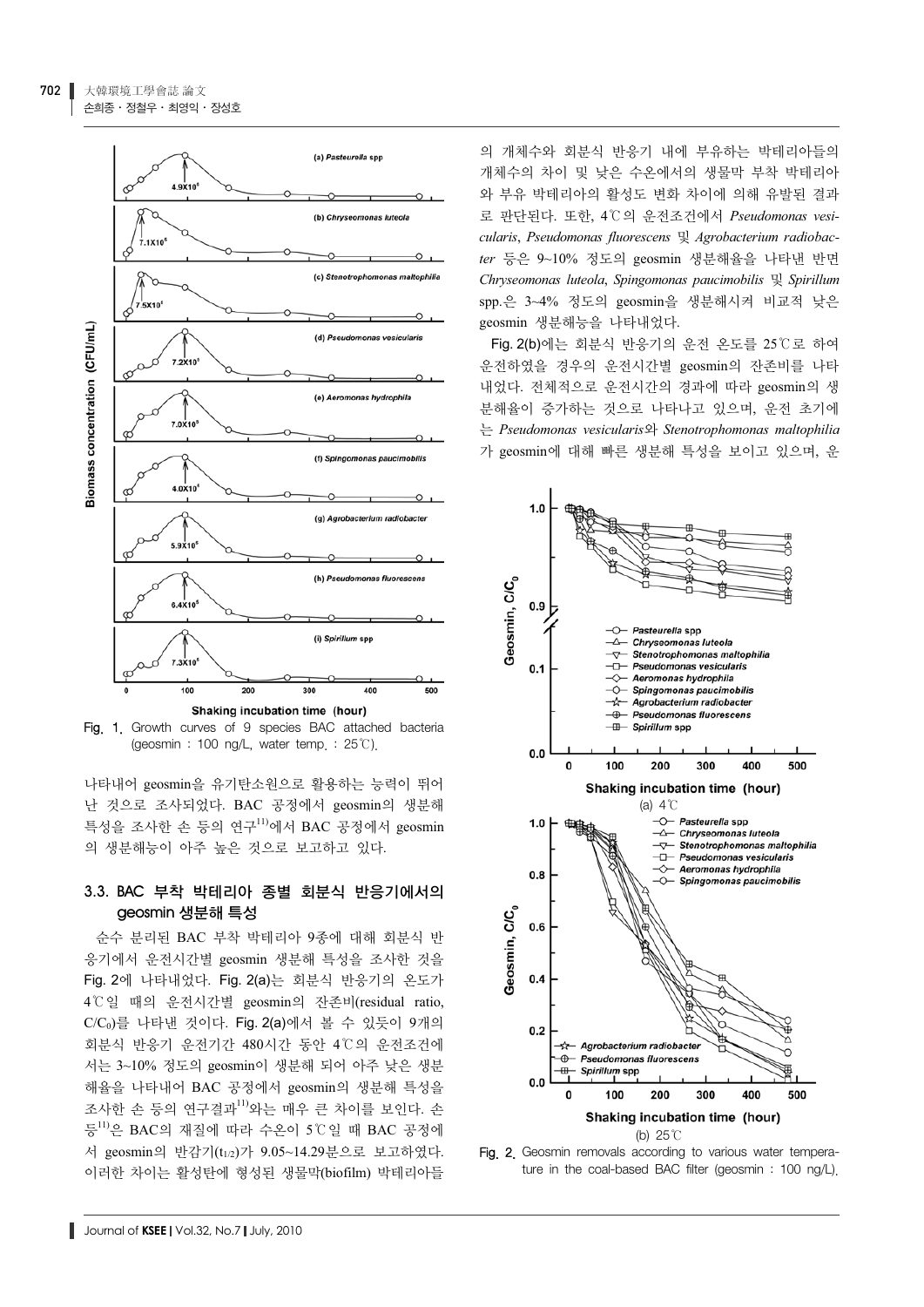| Table 3.                                 | Activity of BAC attached bacteria |                         |                         |                      |
|------------------------------------------|-----------------------------------|-------------------------|-------------------------|----------------------|
| Item                                     | Pseudomonas vesicularis           | Pseudomonas fluorescens | Pasteurella haemolvtica | Chrvseomonas luteola |
| Activity (mgC/m <sup>3</sup> $\cdot$ hr) |                                   |                         | 2 61                    | 2 48                 |

ᱥ300eᯕ⬥ᨱ۵*Pseudomonas vesicularis*, *Agrobacterium radiobacter*, *Pseudomonas fluorescens* ၰ*Stenotrophomonas*  maltophilia가 geosmin에 대해 높은 생분해율을 나타내었다. ੱ⦽, *Chryseomonas luteola*, *Spingomonas paucimobilis* ၰ Spirillum spp.는 회분식 반응기의 운전온도가 4℃일 때와 마찬가지로 25℃일 때도 geosmin의 생분해율이 9종들 중 aᰆԏᮡäᮝಽ᳑ᔍࡹᨩ݅. ✚⯩, *Chryseomonas luteola* 는 Fig. 1(b)에 나타낸 성장곡선에서 배양 초기에 매우 빨리 증식하는 것으로 나타났지만 geosmin의 생분해능은 9종들 중에서 매우 낮게 나타났다.

순수분리된 BAC 부착 박테리아 9종 중 3가지 재질의 BAC에서 비교적 높은 검출비율을 나타내 4종에 대해 배양 초기에 박테리아들의 활성도를 측정한 값을 Table 3에 나 타내었다. BAC에서 우점비율이 높은 Pseudomonas속 2종 의 활성도가 *Pseudomonas vesicularis* 2.97 mgC/m<sup>3</sup>·hr과  $P$ s*eudomonas fluorescens* 2.82 mgC/m<sup>3</sup>·hr로 나타났고, 우 점종은 아니지만 3가지 재질의 BAC에 모두 분포하는 Pasteurella haemolytica와 Chryseomonas luteola의 경우는 활성 도가 각각 2.61 mgC/m<sup>3</sup>·hr과 2.48 mgC/m<sup>3</sup>·hr로 나타났 다. Fig. 2에 나타낸 회분식 반응기에서의 배양시간에 따른 geosmin의 생분해능을 평가한 결과와 비교해 보면 Pseudomonas속 2종의 생분해능이 가장 우수한 것으로 나타났 으며, *Pasteurella haemolvtica*는 9종 중 중간 정도의 생부해 능을 나타내었고, Chryseomonas luteola의 경우는 매우 낮 은 생분해능을 나타내어 Table 3에 나타낸 활성도 결과와 매우 유사한 결과를 보였다. 가장 높은 생분해능을 나타낸 *Pseudomonas vesicularis*᮹Ğᬑ۵*Pseudomonas fluorescens*, *Pasteurella haemolytica* 및 Chryseomonas luteola와 비교하 여 5~16% 정도 높은 활성도를 나타내었다.

### 3.3. Geosmin의 생물분해 동력학 평가

종속영양성 박테리아를 이용한 회분식 반응기에서 haloacetic acid류의 생분해능을 평가한 McRae 등의 여구<sup>27)</sup>에 의하면 ln(C/Co)와 반응시간이 직선식으로 나타날 경우 pseudo-first order rate로 표현 가능하다고 보고하였다. 따라 서 Fig. 3에서 도출된 회분식 반응기를 이용한 순수 분리된 BAC 부착 박테리아 9종들의 4℃와 25℃의 수온에서 배양 시간 경과에 따른 geosmin의 생물분해율을 이용하여 각각 의 조건에서의 생분해율 속도상수(biodegradation rate constant, k)를 식 (1)로 구하였다.

$$
C/C_0 = \exp(-k \cdot t) \tag{1}
$$

여기서 절편값은 C(반응시간 후 농도)와 Co(초기농도)가 같 을 때(C = Co)의 값이므로 1이며, k는 생분해율 속도상수, t



Fig. 3. Pseudo-first-order reaction plot of geosmin for various water temperature at 4,  $25^{\circ}$  in batch bioreactor.

는 배양시간(incubation time, hr)이다. 식 (1)을 이용하여 여 러 실험조건에서 도출된 결과를 회귀분석하여 생분해율 속 도상수  $k$ 를 구하였다. 또한, geosmin의 50% 제거시점인 반 감기(half- life, t<sub>1/2</sub>)를 식 (2)로 구하였으며, Table 4에 회분 식 반응기를 이용한 순수 분리된 BAC 부착 박테리아 9종 들의 4℃와 25℃의 수온에서 배양시간 경과에 따른 geosmin의 생분해율 속도상수(k)와 반감기(t1/2)를 나타내었다.

$$
t_{1/2} = 0.693/k \tag{2}
$$

슈수 분리된 BAC 부착 박테리아 9종들이 각각 접종된 회 분식 반응기의 수온이 4℃일 경우 생분해율 속도상수(k)값 은 0.00006∼0.0002 hr<sup>-1</sup>의 범위로 나타났으며, 회분식 반응 기에서의 반감기(t1/2)의 경우는 11,550∼3,465 hr로 나타나 가장 낮은 생분해율 속도상수를 나타낸 Spirillum spp.와 가 ᰆ׳ᮡᔾᇥ⧕ᮉᗮࠥᔢᙹෝӹ┡ԙ*Pseudomonas vesicu*laris 등과의 차이는 3.3배 정도로 나타났다. 또한, 회분식 반응기의 수온이 25℃일 경우의 생분해율 속도상수(k)값과 반감기(t<sub>1/2</sub>)의 경우는 *Pseudomonas vesicularis*가 0.0052 hr<sup>-1</sup> 및 133 hr로 geosmin에 대해 가장 빠른 생분해능을 나타내 ᨩŁ, ݅ᮭᮝಽ *Stenotrophomonas maltophilia*, *Agrobacterium radiobacter*, *Pseudomonas fluorescens* 순이었으며, 생 분해율 속도상수(k)값과 반감기(t<sub>1/2</sub>)는 0.0043∼0.0046 hr<sup>-1</sup> 및 151∼161 hr의 범위로 나타났다. Spirillum spp.의 경우 4℃의 경우와 마찬가지로 가장 낮은 생분해율 속도상수(k) 값과 반감기(t<sub>1/2</sub>)를 나타내었으며, 각각 0.0029 hr<sup>-1</sup> 및 239 hr로 나타났다. 25℃의 회분식 반응기에서 geosmin에 대해 가장 빠른 생분해율 속도상수(k)값을 나타낸 Pseudomonas *vesicularis*᮹Ğᬑ*Spirillum* spp. ᅕ݅1.8႑ᱶࠥෙgeo-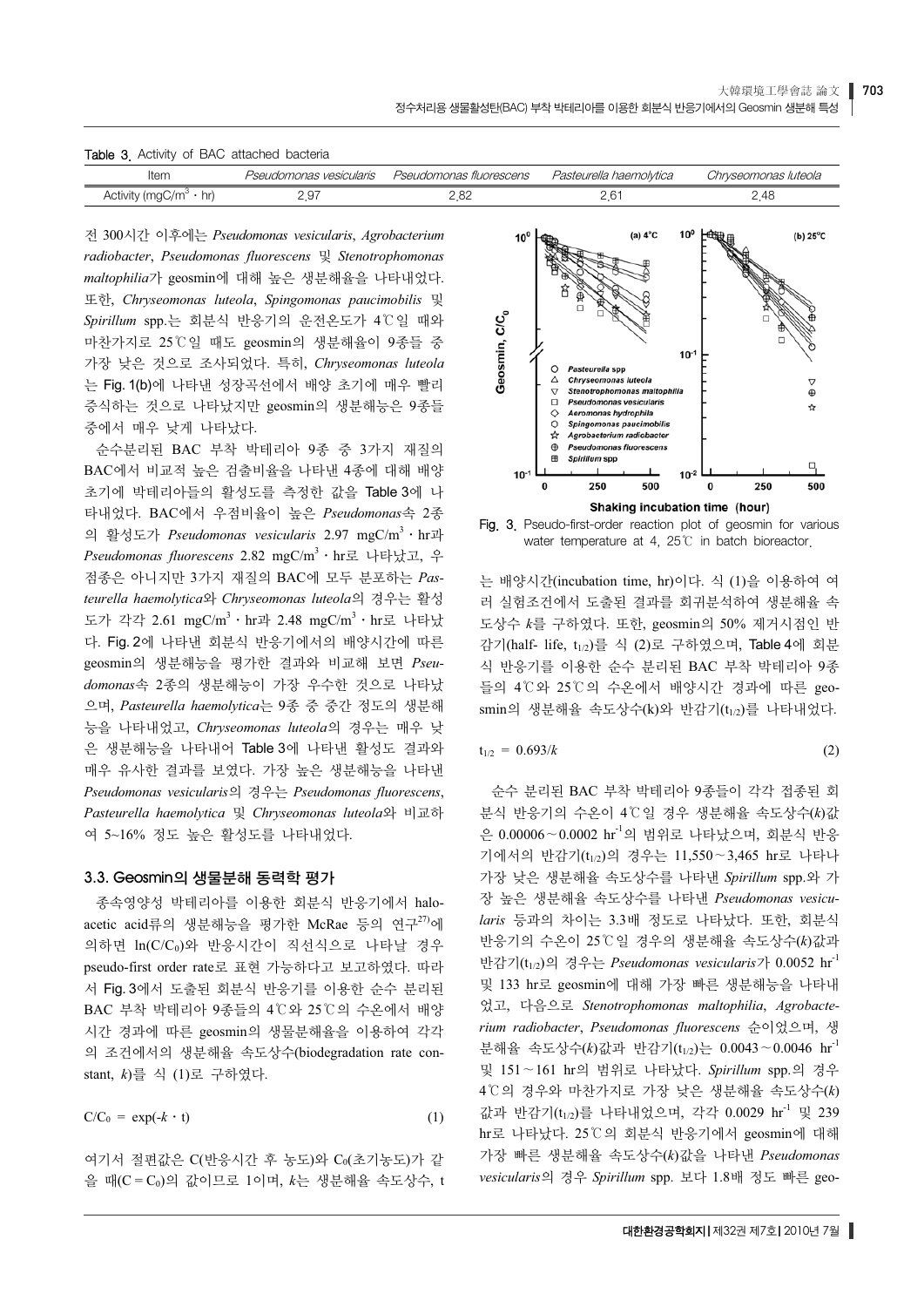| ັ<br>ັ                       |               |                                                      |                              |      |
|------------------------------|---------------|------------------------------------------------------|------------------------------|------|
| Condition                    |               | Biodegradation rate<br>constant, $k(\text{hr}^{-1})$ | Half-life,<br>$t_{1/2}$ (hr) |      |
|                              | $4^{\circ}$ C | 25°C                                                 | $4^{\circ}$ C                | 25°C |
| Pasteurella haemolytica      | 0 00020       | 0 0 0 4 1 0                                          | 3465                         | 169  |
| Chryseomonas luteola         | 0.00008       | 0.00300                                              | 8663                         | 231  |
| Stenotrophomonas maltophilia | 0 00020       | 0 00460                                              | 3465                         | 151  |
| Pseudomonas vesicularis      | 0 00020       | 0 00520                                              | 3465                         | 133  |
| Aeromonas hydrophila         | 0.00020       | 0.00380                                              | 3465                         | 182  |
| Spingomonas paucimobilis     | 0 00009       | 0 00310                                              | 7700                         | 224  |
| Agrobacterium radiobacter    | 0 00020       | 0 0 0 4 5 0                                          | 3465                         | 154  |
| Pseudomonas fluorescens      | 0 00020       | 0 0 0 4 3 0                                          | 3465                         | 161  |
| Spirillum spp.               | 0.00006       | 0.00290                                              | 11550                        | 239  |
|                              |               |                                                      |                              |      |

Table 4 Pseudo-first-order reaction rate constants, half-lives for deosmin biodeoradation at various water temperature

smin의 생분해능을 가진 것으로 나타났으며, 이는 회분식 반응기의 수온이 4℃일 경우의 생분해율 속도상수(k)값이 *Spirillum* spp.가 *Pseudomonas vesicularis*에 비해 3.3배 정도 낮은 것과 비교해 수온의 상승으로 인해 Spirillum spp.의 수온 상승으로 인해 Spirillum spp.의 geosmin 생분해능이 향상된 것으로 보여지며, *Pseudomonas vesicularis*는 수온이 4℃에서 25℃로 상승하였을 경우 26배 정도 생분해율 속 도상수(k)값이 증가한 반면 Spirillum spp.의 경우는 48배 정 도 증가한 것으로 나타났다.

순수 분리된 BAC 부착 박테리아 9종 중 회분식 반응기 에서의 geosmin의 생분해능이 가장 높은 것으로 평가된 Pseudomonas vesicularis에 대해 유기탄소원으로 작용하는 geosmin의 투입 농도를 10~10,000 ng/L의 범위로 변화시켜 회 분식 반응기의 수온 25℃에서의 생분해율 속도상수(k)들의 변화를 Fig. 4에 나타내었다. 투입된 geosmin의 농도가 증 가할수록 생분해율 속도상수(k)값이 증가하는 것을 알 수



Fig. 4. The effect of substrate concentration on the specific biodegradation rate of geosmin (Short dash lines represent the 95% confidence limits of the regressions).

있으며, 10~10,000 ng/L의 범위에서 생분해율 속도상수(k) 값은 0.0003~0.0882 hr<sup>-1</sup>로 나타났다. 이러한 이유로는 유기 탄소원으로 작용하는 geosmin이 저농도에서는 박테리아들 의 성장 제한인자로 작용하기 때문이며, geosmin의 투입 농 도가 증가할수록 유기탄소원의 공급이 원활하여 Pseudomonas vesicularis가 성장에 제한을 받지 않았기 때문으로 판단된다. McRae 등의 연구<sup>27)</sup>에서도 유기성 기질인 HAAs 의 농도가 증가할수록 생분해 속도상수가 증가하였다고 보 고하고 있어 본 연구와 유사한 결과를 보여주었다.

# 4. 결론

정수처리용 생물활성탄 부착 박테리아를 이용한 회분식 반응기에서의 geosmin 생분해 특성을 조사한 결과 다음과 같은 결론을 얻을 수 있었다.

생물활성탄 부착 박테리아들을 분리 동정한 결과 총 9종 류의 부착 박테리아가 동정되었으며, 3가지 재질의 활성탄 에서 Pseudomonas속이 차지하는 비율이 평균 56.5%로 나 타나 가장 높은 우점종으로 나타났으며 그 다음으로 Pasteurella속 18.9%, *Chryseomonas*속 4.0%, *Agrobacterium*속 3.5%, Aeromonas속 2.0% 순으로 검출되었다. 순수 분리된 9종의 박테리아들의 성장곡선을 조사한 결과 24∼96시간 내에 최대의 biomass 농도를 나타내어 geosmin을 유기탄소 원으로 활용하는 능력이 뛰어난 것으로 조사되었다. 4℃와 25℃의 운전조건에서 geosmin에 대한 생분해능을 조사한 đŝ *Pseudomonas vesicularis*, *Pseudomonas fluorescens*, *Agrobacterium radiobacter* ၰ*Stenotrophomonas maltophilia* 등이 뛰어난 생분해율을 나타낸 반면 Chryseomonas lute*ola*, *Spingomonas paucimobilis*, *Spirillum* spp. 등은 비교적 낮은 geosmin 생분해능을 나타내었다. Geosmin의 생분해능 은 4℃일 경우 생분해율 속도상수가 0.00006~0.0002 hr<sup>1</sup>의 범위에서 25℃에서는 0.0043~0.0046 hr<sup>-1</sup>의로 증가하였으며, 투입된 geosmin의 농도가 10~10,000 ng/L로 증가할수록 생 부해율 속도상수도 0.0003~0.0882 hr<sup>-1</sup>로 증가하였다.

**KSEE** 

# 참고문헌

- 1. Suffet, I. H., Mallevialle, J. and Kawczynski, E., Advances in Taste-and-Ordor Treatment and Control, AWWARF, Denver, Colorado(1995).
- 2. Bruce, D., Westerhoff, P. and Brawley-Chesworth, A., "Removal of 2-methylisoborneol and geosmin in surface water treatment plants in Arizona," *J. Water Supply: Research and Technoogy-Aqua*, **51**(4), 183~197(2002).
- 3. Herzing, D. R., Snoeyink, V. L. and Wood, N. F., "Activated carbon adsorption of odorous compounds 2-methylisoborneol and geosmin," *J. AWWA.*, **69**(4), 223~231(1977).